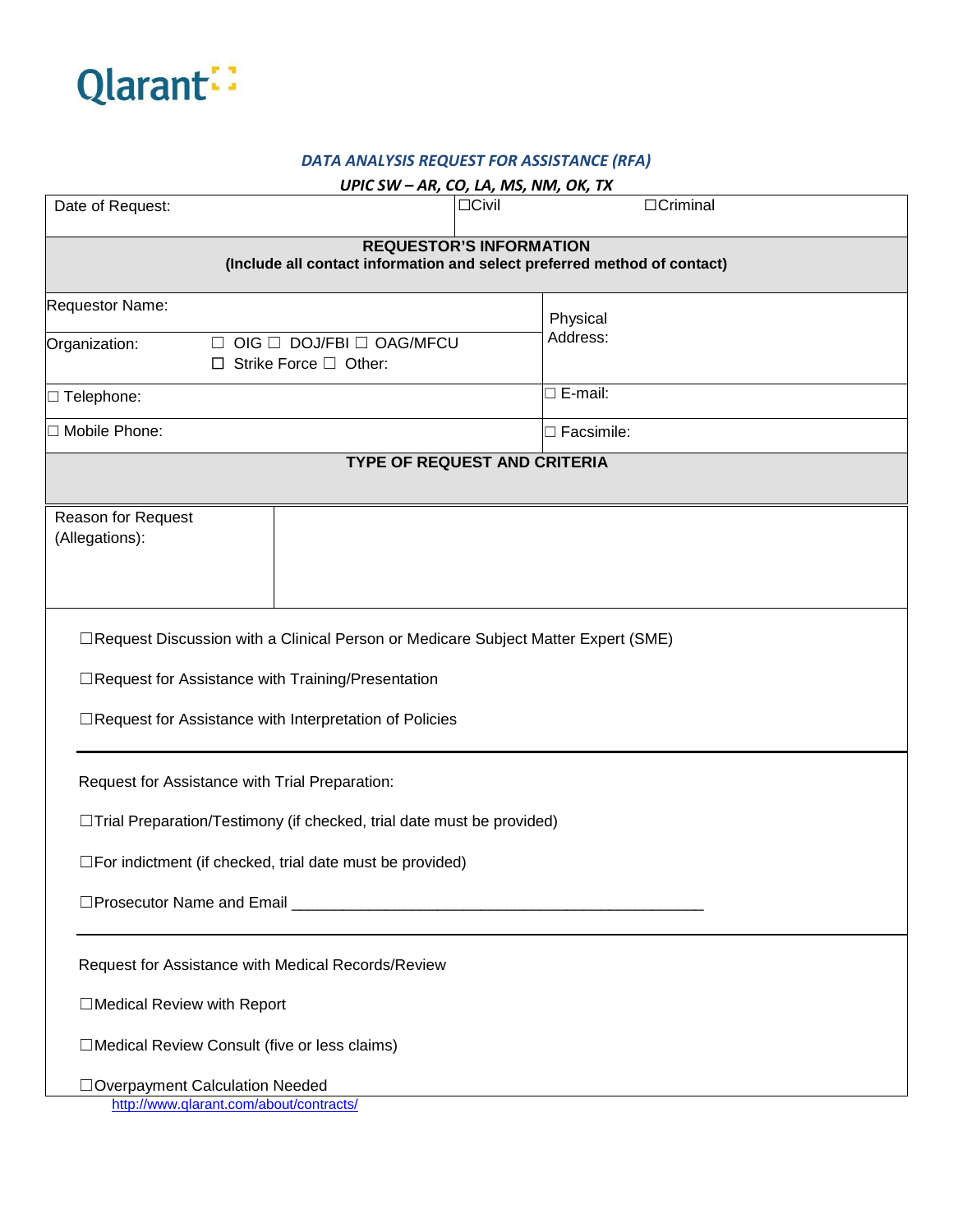

### *DATA ANALYSIS REQUEST FOR ASSISTANCE (RFA) UPIC SW – AR, CO, LA, MS, NM, OK, TX*

|                | If any type of Record Review is requested, include a *Records Manifest and the following: |                            |                                                    |                                                                                        |  |  |  |
|----------------|-------------------------------------------------------------------------------------------|----------------------------|----------------------------------------------------|----------------------------------------------------------------------------------------|--|--|--|
|                | Type of Service:                                                                          |                            |                                                    |                                                                                        |  |  |  |
|                | Specific HCPC or CPT Code of Interest:                                                    |                            |                                                    |                                                                                        |  |  |  |
|                | Number of Records:                                                                        |                            |                                                    |                                                                                        |  |  |  |
|                | Number of Beneficiaries:                                                                  |                            |                                                    |                                                                                        |  |  |  |
|                | Number of Claims:                                                                         |                            |                                                    |                                                                                        |  |  |  |
|                | Number of Pages to be Reviewed:                                                           |                            |                                                    |                                                                                        |  |  |  |
|                | *The Records Manifest should be in an Excel format and include the following information: |                            |                                                    |                                                                                        |  |  |  |
|                | File Name                                                                                 |                            | Patient Identifier<br>(i.e., HICN, MBI, Name, DOB) | Date(s) of Service (DOS) / Date Range                                                  |  |  |  |
|                |                                                                                           |                            |                                                    |                                                                                        |  |  |  |
|                |                                                                                           |                            |                                                    | <b>IMPORTANT: ANY DOCUMENTS CONTAINING PHI NEED TO BE SENT VIA AN ENCRYPTED METHOD</b> |  |  |  |
|                |                                                                                           |                            |                                                    | AND ANY ELECTRONIC MEDICAL RECORDS SHOULD BE TRANSMITTED AS PDF FILES                  |  |  |  |
|                | $\Box$ Part B                                                                             | $\Box$ Part A - Inpatient  | $\Box$ Home Health (Part A)                        | □ Skilled Nursing Fac. (Part A)                                                        |  |  |  |
| Claim<br>Type: | $\square$ DME                                                                             | $\Box$ Part A - Outpatient | $\Box$ Hospice (Part A)                            | □Other:                                                                                |  |  |  |
|                |                                                                                           |                            |                                                    | □Provider □Beneficiary                                                                 |  |  |  |
|                | Subject Name:                                                                             |                            | Subject Type:                                      | Other:                                                                                 |  |  |  |
|                | Subject Address:                                                                          |                            |                                                    |                                                                                        |  |  |  |
|                | List ALL available identification numbers related to this request:                        |                            |                                                    |                                                                                        |  |  |  |
|                | Individual NPI:                                                                           | Individual PIN:            |                                                    |                                                                                        |  |  |  |
|                | Group NPI:                                                                                | Group PIN:                 |                                                    |                                                                                        |  |  |  |
| Tax ID:        |                                                                                           | UPIN:                      |                                                    |                                                                                        |  |  |  |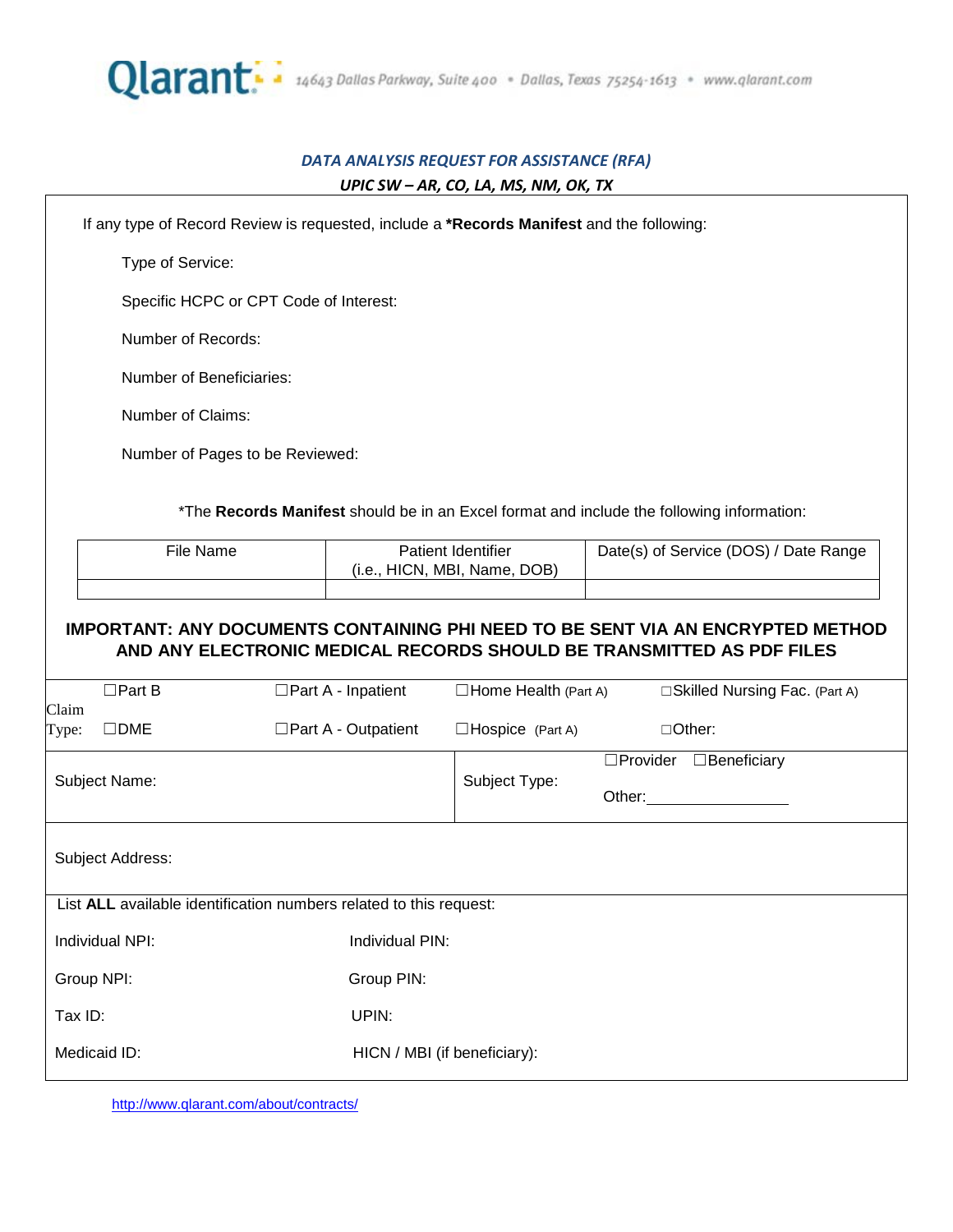

### *DATA ANALYSIS REQUEST FOR ASSISTANCE (RFA) UPIC SW – AR, CO, LA, MS, NM, OK, TX*

*The information sought in the request is required to be produced to the Office of Investigations pursuant to the Inspector General Act of 1978, 5 U.S.C. App. The information is also sought by the Office of Inspector General in its capacity as a health oversight agency, and this information is necessary to further health oversight activities. Disclosure is therefore permitted under the Health Insurance Portability and Accountability Act (HIPAA) Standards for Privacy of Individually Identifiable Health Information, 45 CFR 164.501; 164.512(a); and 164.512(d).* 

Signature of Requestor:  $\blacksquare$ 

Title:

*NOTE: This form must be signed by the requestor prior to the release of any data.*

Submit via secure fax to the UPIC SW Data Team at 410.820.0164 Or \*\*Requests that **DO NOT** contain PHI, can be sent via email to Mandy Crafton at [craftona@qlarant.com](mailto:craftona@qlarant.com)

Questions concerning the formulation of this request or any data related questions may be directed to:

# Qlarant:

Mandy Crafton Subject Matter Expert Direct Dial: 562-263-5283 craftona@qlarant.com

<http://www.qlarant.com/about/contracts/>